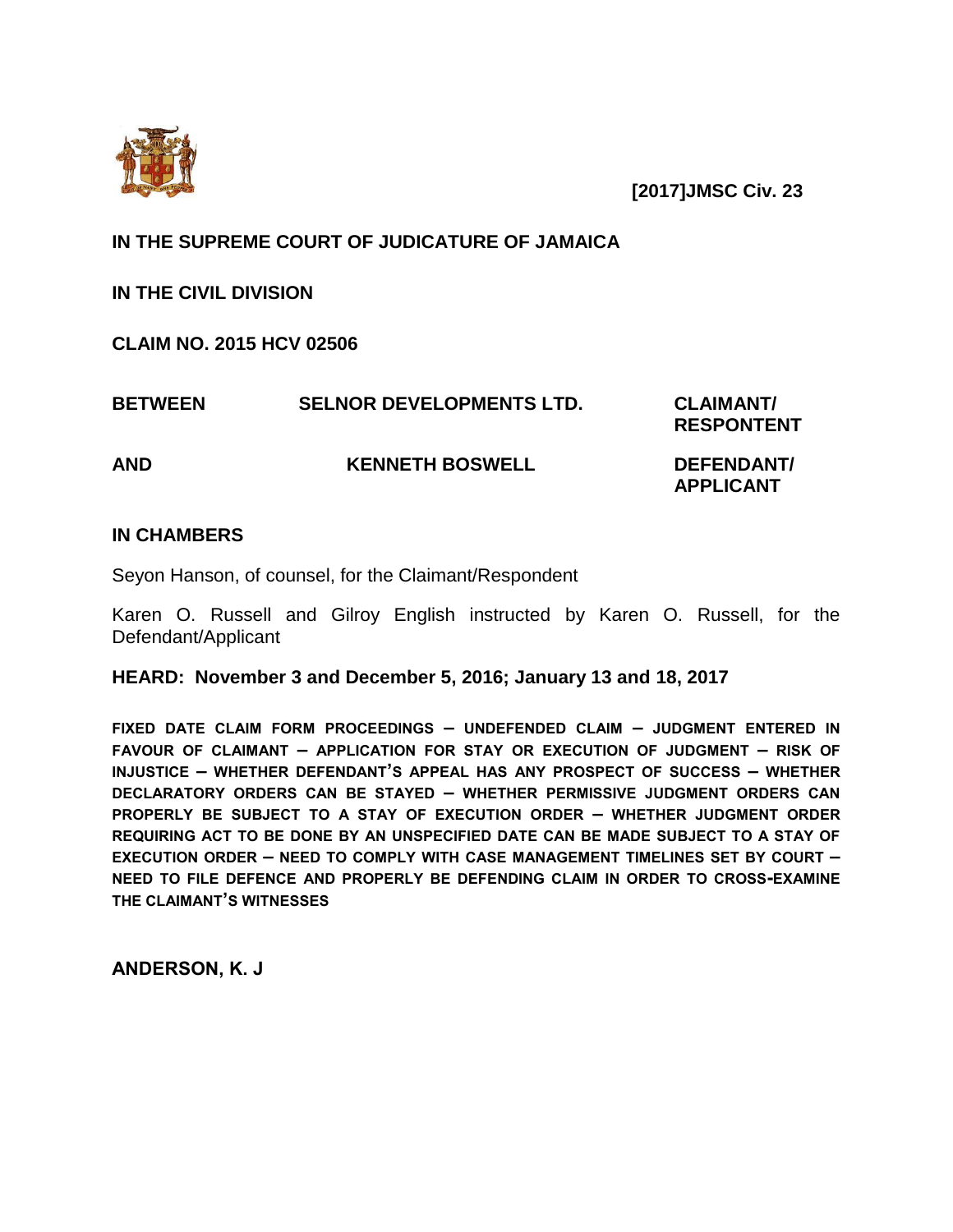### **Introduction**

- **[1]** In this matter, judgment was delivered in favour of the respondent/claimant, against the applicant/defendant, on November 3, 2016. The claim was undefended and thus, at trial, the evidence led on the claimant's behalf, was entirely uncontested.
- **[2]** The applicant/defendant had, on November 17, 2016, in the Court of Appeal, filed both a Notice of Appeal and Notice of Application for leave to appeal.
- **[3]** Interestingly, the applicant had also, in the Supreme Court, on November 17, 2016, filed an application for leave to appeal.
- **[4]** Upon the scheduled hearing of that application, which was presided over, by me, on January 13, 2017, the applicant's counsel – Ms. Russell informed the court, that his client's application for leave to appeal is withdrawn. The issue of costs pertaining to that application, has not yet been determined, but will form part and parcel of the orders which will hereafter be made, after of course, I have heard from the parties' counsel, as to same. That application for leave to appeal, it should be noted, had first come up for hearing, at a hearing which was presided over, by me, on December 5, 2016.
- **[5]** On that occasion, there was another application which was made by the applicant, which also then came up for hearing and which was also presided over, by me. That was a, 'Notice of Application for Stay of Execution Pending Appeal.' That court document was filed on November 25, 2016. That application was amended by means of a document which was filed in this court on December 12, 2016.
- **[6]** That amended application had sought the following orders:
	- *'i. An order that there be a stay of execution pending leave to appeal and/or appeal from the judgment of the Honourable Mr. Justice K. Anderson delivered in favour of the Claimant/Respondent on the 3rd day of November, 2016.*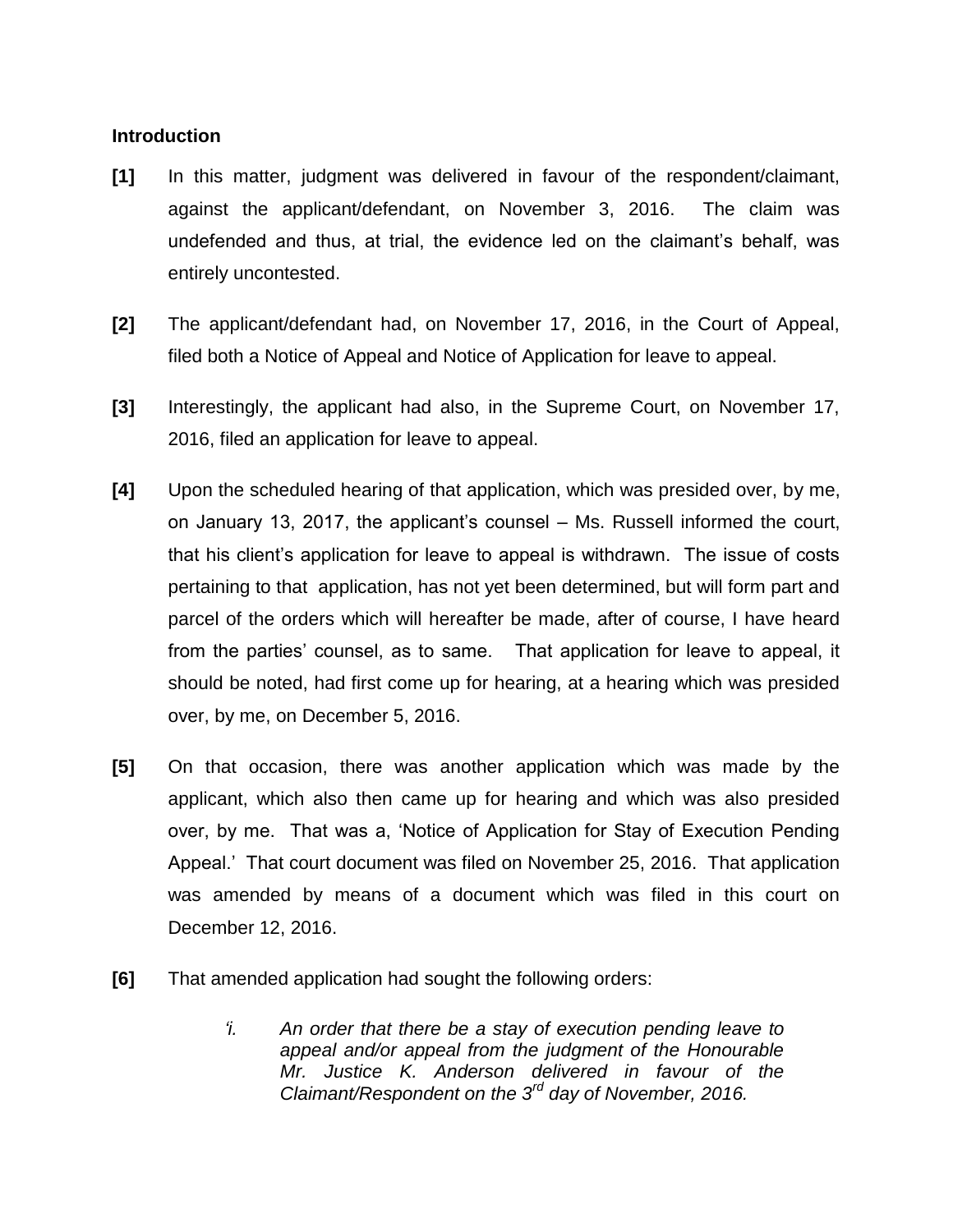## *ii. Such further and other order as this Honourable Court deems to be just and fit.'*

- **[7]** The applicant is relying on the contents of at least two (2), but perhaps three (3) affidavits, in support of his present application. There exists some uncertainty in my mind, in that regard, because at the hearing which was held on January 13, 2017, the applicant's counsel referred to two (2) affidavits – being the affidavit of Kenneth Boswell which was filed on January 9, 2017 and the affidavit of attorney Gilroy English which was filed on January 5, 2017.
- **[8]** An affidavit was though, deponed to by attorney Karen Russell the applicant's attorney and same was filed on November 17, 2016. That affidavit though, is headed – *'Affidavit of Karen O. Russell in support of application for leave to appeal.'* That latter-mentioned affidavit is very relevant to the application which is now under consideration, as it sets out the circumstances which led to this claim having been undefended and which led to Ms. Russell having been absent when the trial was held and which ultimately resulted in counsel having, 'held brief' for her at the trial and for that counsel to have applied for and adjournment of the trial. Of course, as things have evolved, that adjournment request was denied by the trial judge.
- **[9]** That affidavit is as important to the present application, as is that of attorney Gilroy English, which will be referred to, in more detail, later on in these reasons. This court has not accepted the submission of the respondent's counsel, that the affidavit evidence of attorney Russell, is in breach of professional ethics. That was an entirely unmeritorious submission and is not worthy of any further consideration. Accordingly, this court has considered Ms. Russell's affidavit for the purposes of her client's amended application for court orders which was filed on December 12, 2016.
- **[10]** The overall consideration of this court, in deciding on whether to grant or refuse an application for a stay of execution of judgment, is the risk of injustice to one or the other, or both parties, if the court were to grant or refuse a stay.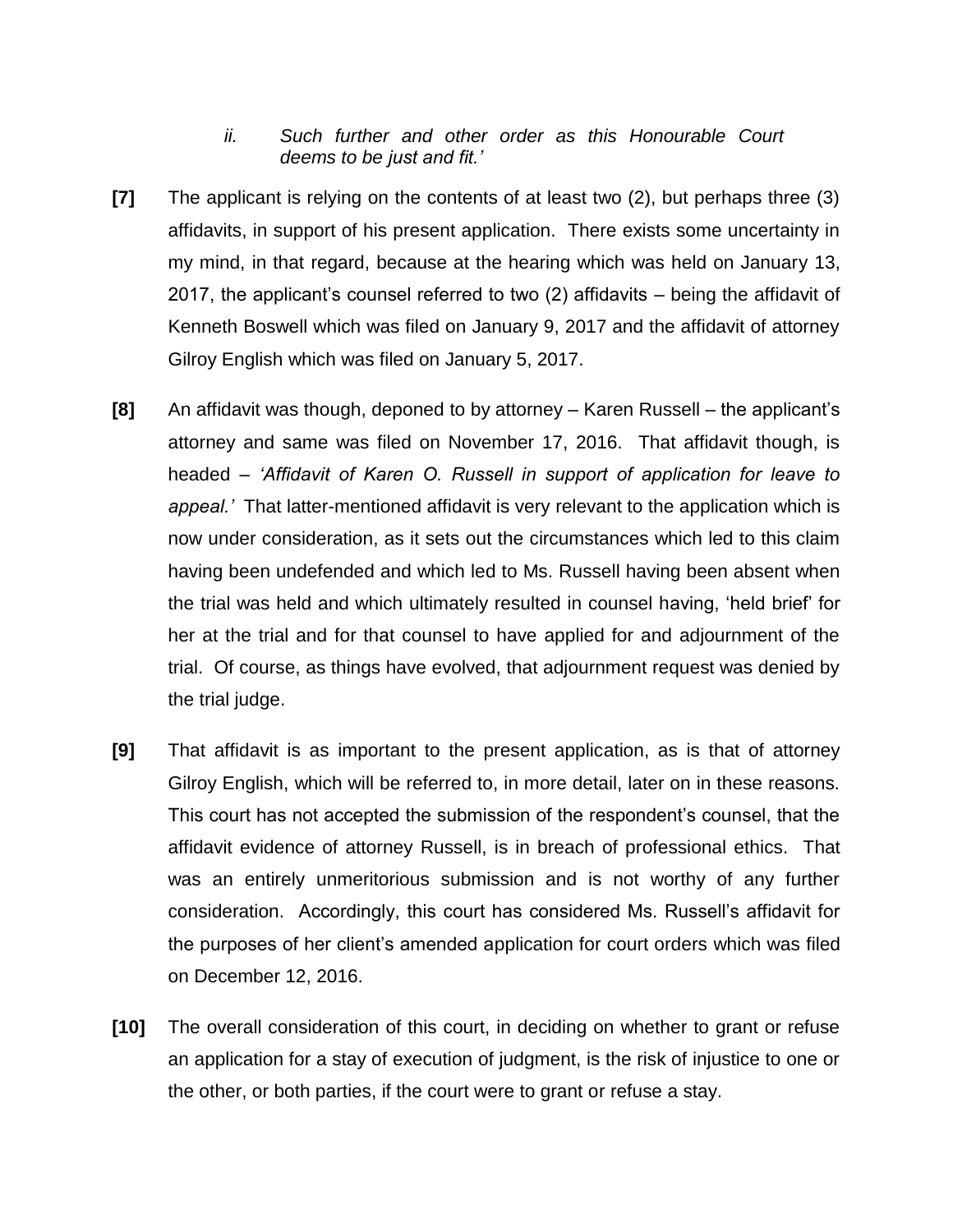## **Which of the judgment orders made can properly be made the subject of a stay of execution**

- **[11]** It ought to be recognized and understood though, that even prior to considering the risk of injustice to the respective parties, if the stay of execution of judgment, were to either be, or not be granted, this court must first consider whether a stay of execution of judgment, can properly be granted at all and if so, whether such can only properly be granted in respect of some of the judgment orders, or all of those orders.
- **[12]** The risk of injustice phase of the court's deliberations can only properly arise in circumstances wherein there exists a judgment order which one of the parties to the existing claim, is capable of 'executing,' in the event that no, 'stay of execution' order is granted, even though an appeal is pending.
- **[13]** A court will never act in futility, since otherwise, its orders will be meaningless.
- **[14]** Accordingly, it must be clearly stated at this stage, that it is this court's considered view, in respect of the applicant's application for a, 'stay of execution of judgment,' that firstly, the declaratory orders made as orders numbers (i) and (ii) of the judgment orders, cannot properly be stayed pursuant to a 'stay of execution,' or even a 'stay' application. In that regard, see: **Harold Miller and Ocean Breeze Hotel Ltd. and Carlene Miller** [2016] JMCA App. 1.
- **[15]** In addition, order number (iii) is an order which requires the Registrar of Titles to rectify the land register in certain specific respects. Orders numbers (xi), (xii) and (xiii) are also directed to the Registrar of Titles, empowering the holder of that office to take certain actions, but not requiring the taking of those actions.
- **[16]** Accordingly, orders numbers (xi), (xii) and (xiii) are permissive orders and not orders actually requiring anything to be done. Order number (iii) on the other hand, requires that the Registrar of Titles carry out the specific action of rectifying the titles register as directed by that order. The difficulty with order number (iii)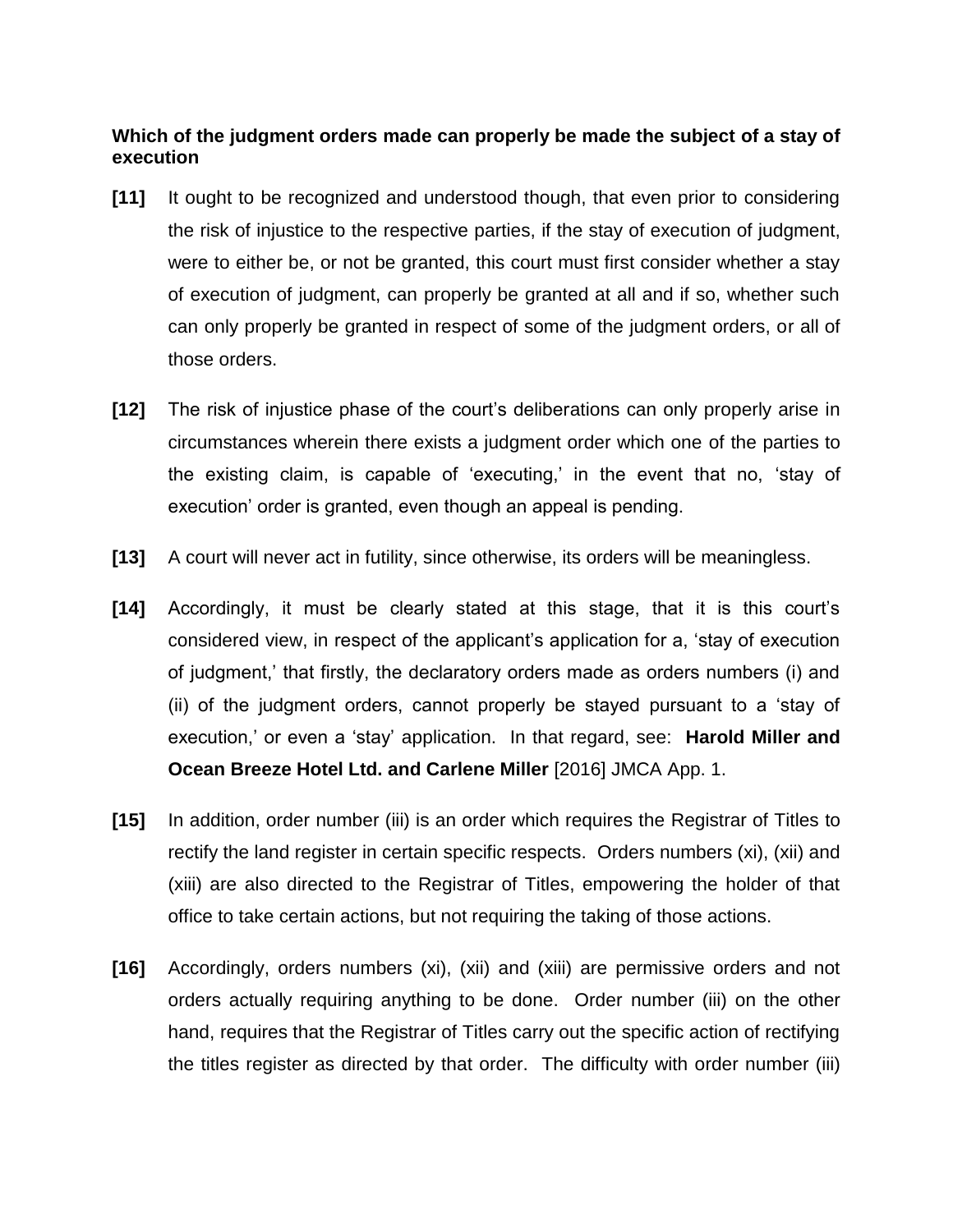as far as enforcement of same is concerned though, is that no date by which such action is to be taken by the Registrar of Titles, has been specified in that particular order. The failure to specify such a date may very well make that order unenforceable, if same is not complied with, by the Registrar of Titles. See: **rules 45.1**, read along with **rules 45.6 and 53.1 and 53.3, of the Civil Procedure Rules (C.P.R)**, in that regard.

- **[17]** The present application under consideration, is as particularly specified, an application for stay of execution. The 'execution' of a judgment order, is carried out by means of a writ of execution issued by the court. **Rule 46.1 of the C.P.R** sets out the meaning of, 'writ of execution' and same includes an order for confiscation of assets. **Rule 45.6 of the C.P.R** provides that, '*a judgment or order which requires a person – to do an act within a specified time, or by a specified date; or to abstain from doing an act, may be enforced by an order for committal to prison; or for confiscation of assets, under Part 53.'*
- **[18]** From that wording, it is apparent that an order requiring a person to do an act by a specified date, can be enforced by an order for confiscation of assets, in respect of which, a writ of execution can properly be issued by this court. Accordingly, it follows that an order for stay of execution of an order requiring an act to be done by a specified date, as also, an order that a person abstain from doing an act, can properly be made.
- **[19]** In the matter at hand though, order number (iii) has not required the Registrar of Titles, to do anything by a specified date. Furthermore, orders number (xi) (xii) and (xiii) do not require the Registrar to do anything at all, as those orders numbers – (xi), (xii) and (xiii) are all permissive, only.
- **[20]** In the circumstances, to my mind, a stay of execution of those orders cannot properly be ordered by this court, as any such order would be nothing more than an exercise in futility.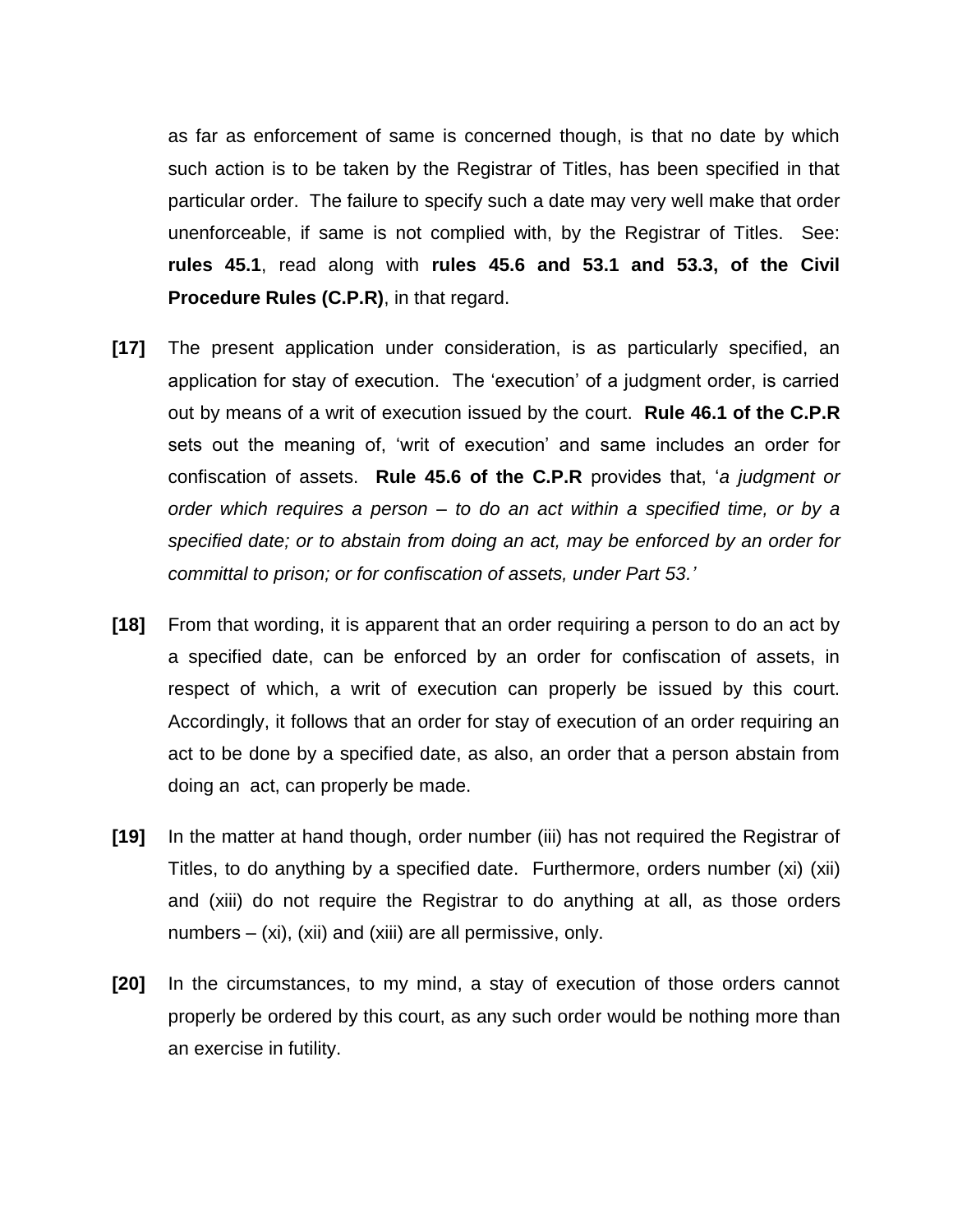- **[21]** In the event that I am wrong in that respect though, I will go on to consider whether a stay of execution of orders numbers (iii), (xi), (xii) and (xiii), ought to be granted, in the event that the Court of Appeal is of the view that those orders can properly be made subject to a stay of execution order.
- **[22]** As far as the declaratory reliefs are concerned though, I consider it to be settled law in Jamaica, that such orders cannot be stayed, much less, can a stay of execution order be made in respect thereof. In the circumstances, the applicant's present application falls hereafter to be considered, bearing at all times, in mind, that the declaratory reliefs which form part of the judgment order, cannot properly be and thus have not been made, the subject of any stay order.
- **[23]** The judgment order contained several restraining orders made against the applicant/defendant. Those orders can clearly be made the subject of a stay of execution order. That is so because, an order which requires a person to abstain from doing an act, may be enforced by an order for confiscation of assets. Judgment orders numbers. (iv), (v), (vi), (vii), (viii) and (ix) made in respect of this claim, are all restraining orders.
- **[24]** Order number (x) is an order that the claimant shall remain in possession of the property which is the subject of this claim, pending the completion of the transfer of the property to the claimant, from the defendant. **Rule 45.4 of the C.P.R** sets out the means by which judgments and orders for the possession of land, may be enforced. Suffice it to state, for present purposes, that such an order can be enforced by an order for confiscation of assets. Accordingly, such an order can be made subject to a stay of execution order.
- **[25]** The applicant has, in his present application, also applied for 'such further and other order as this Honourable Court deems to be just and fit.' That general wording, in reality, adds nothing to the specific relief applied for. That is so because, **rule 11.7 (1) of the C.P.R** requires an applicant for a court order, to state in that application, what order the applicant is seeking. It is my considered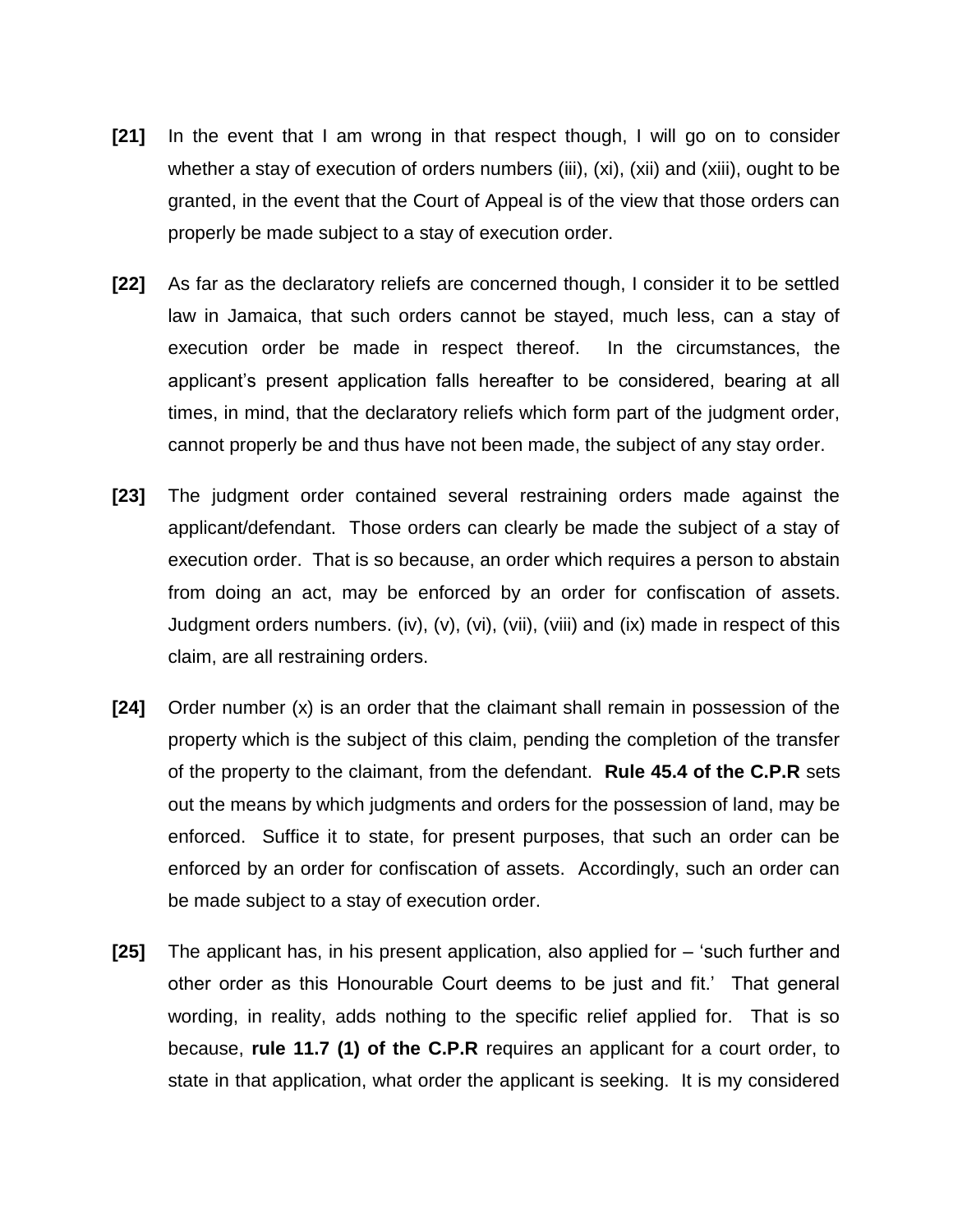view that compliance with the said rule of court is generally mandatory and can only be waived by, 'the court.' My view in that regard, is buttressed by the wording of **rule 11.13 of the C.P.R**, which states: '*An applicant may not ask at any hearing for an order which was not sought in the application unless the court gives permission.'*

- **[26]** As such, for present purposes, this court has limited itself to considering whether to stay the execution of the judgment orders which it made during trial, on November 3, 2016.
- **[27]** There was also an order for the costs of this claim to be paid by the defendant to the claimant, either pursuant to agreement between the parties, or an order of taxation by the Registrar. Accordingly, to my mind, for similar reasons as earlier expressed in respect of order number (iii), that order is not enforceable by means of execution, either. I will also though, in the event that I am wrong on that score, go on to consider whether or not a stay of execution order, ought to be granted.

### **The primary considerations**

- **[28]** In considering the risk of injustice to the parties, if the stay were to either be granted or not, it is worthy of note that the fact this claim pertains to a dispute regarding registered land and that the applicant either was, at lease up until the date of the judgment order and perhaps still is, the registered title holder thereof, is not a relevant factor.
- **[29]** As a matter of fact, for the purposes of the present application, save and except for the fact that the applicant bears the burden of proof as it is he who is making the application, the parties presently, otherwise, stand on an equal footing.
- **[30]** That is so, because, on the one hand, the respondent is now in receipt of a judgment which has been granted in their favour and they are entitled to the benefit of the 'fruits' of that judgment. On the other hand though, the applicant, having appealed against that judgment in circumstances wherein, statute, in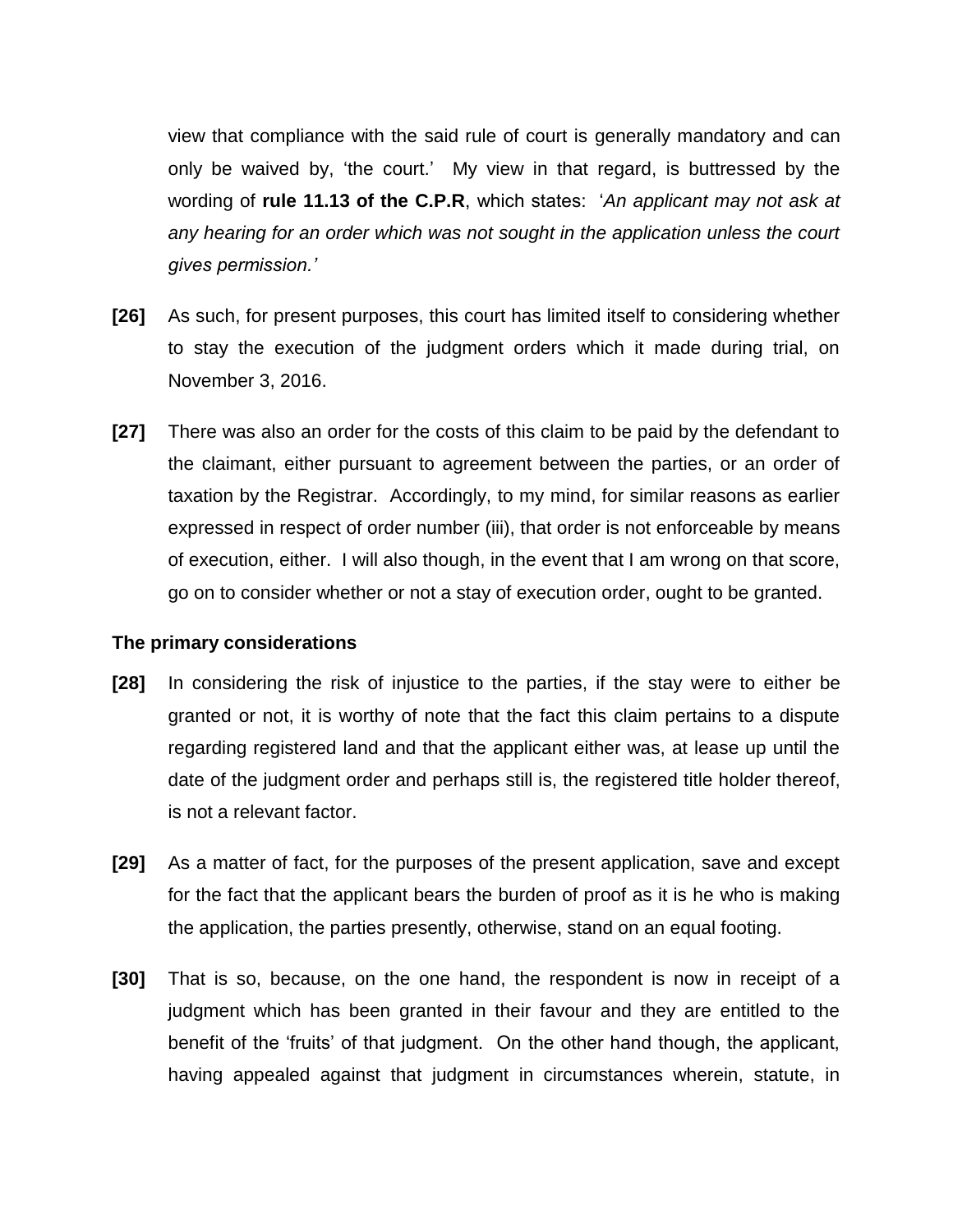particular, the **Judicature (Appellate Court) Act**, affords him the right of appeal against that judgment, is entitled to pursue that appeal to the fullest extent, without same being rendered nugatory, because, no stay of execution order is made, in respect thereof. Accordingly, that is exactly the relief which the applicant is now applying for.

- **[31]** There does exist the possibility that the applicant's appeal may be rendered nugatory, if a stay of execution order is not made, particularly if the title to the disputed properly, is rectified by the Registrar of Titles and the respondent is, by that means, named as the registered title holder, thereof. That is so because, as the registered titled holder thereof, the respondent could cause the property to be charged or even dispose of the property, altogether, to an innocent third party.
- **[32]** Of course too though, it is equally important to realize that the respondent is equally at grave risk of their judgment being rendered nugatory, since the applicant/appellant could equally, either cause the property to be charged, or disposed of altogether, to an innocent third party. That may happen as long as the applicant remains as the registered title holder in respect of the disputed land. No evidence has been provided to this court, which serves to inform that the relevant title has as yet been rectified by the Registrar of Titles, or a new title issued, in accordance with judgment order number (iii).
- **[33]** There are, according to decided cases from our nation's Court of Appeal, two (2) primary factors to be carefully considered, when assessing the risk of injustice. The first of those factors is: Whether the applicant's appeal has some prospect of success. In that regard, see: **Watersports Enterprises Ltd. v Jamaica Grande Ltd. and ors.** – SCCA No. 110/2008, judgment delivered February 4, 2009, at para. 7, per Harrison, J.A., which was referred to, with approval, on that same point, by Morrison, J.A (as he then was) in **Calvin Green and Wynlee Trading Ltd. and Naylor and Turnquest** – [2010] JMCA App 3.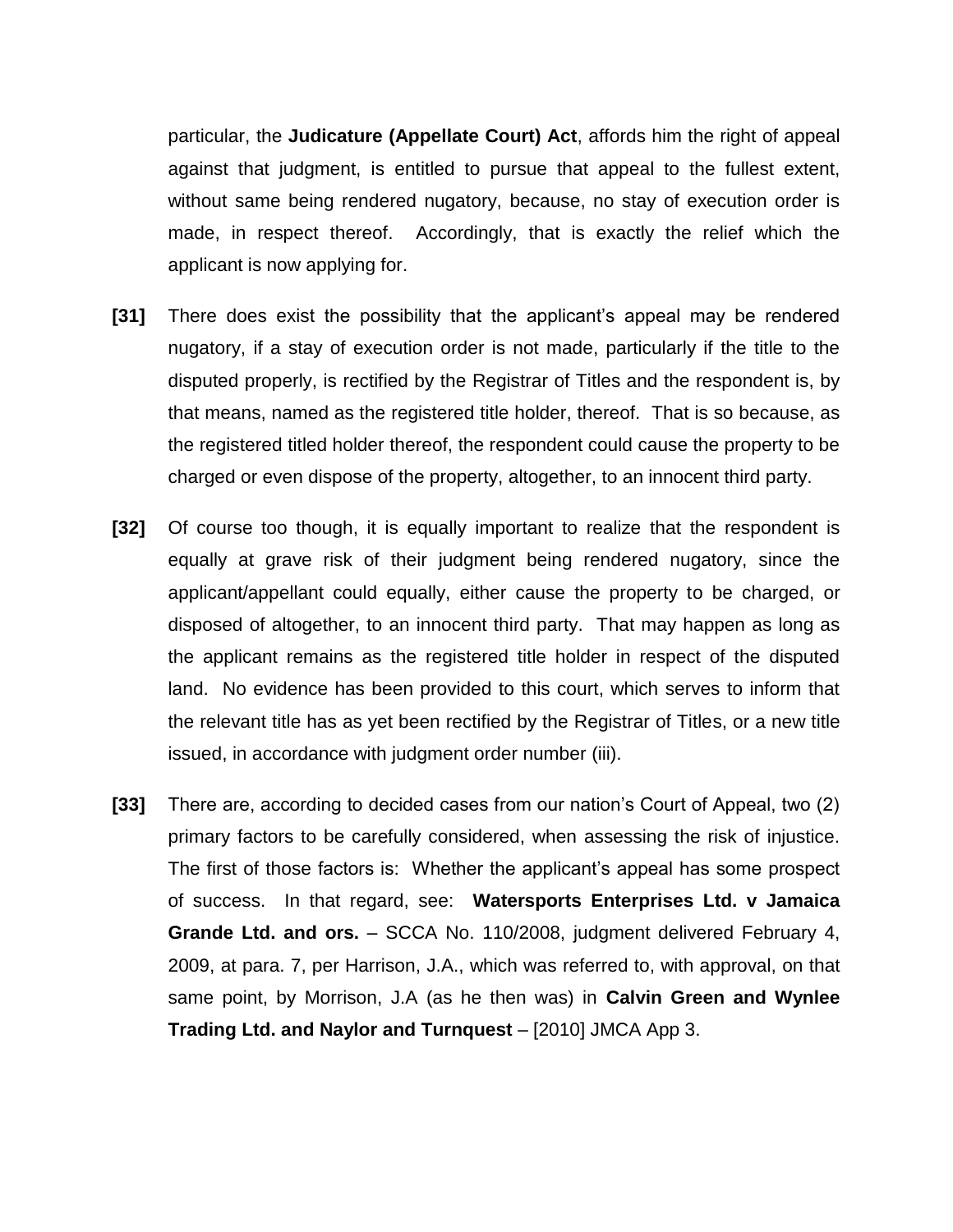- **[34]** The second of those factors is: Whether the case is a fit one for the grant of a stay. That requires this court to conduct a balancing exercise, in which the courts seek to recognize the right of a successful claimant to obtain, 'the fruits' of the judgment which has been entered by a court of law, in his favour, while at the same time, giving effect to the important consideration that an appellant with some prospect of success on appeal, should not have his appeal rendered nugatory by the refusal of a stay.
- **[35]** Similar comments were made by Morrison, J.A (as he then was), in **Channus Block and Marl Quarry Ltd. v Curlon Orlando Lawrence** – [2013] JMCA App 16, at (10). I have applied that dicta.
- **[36]** I would only further add though, just for the sake of absolute clarity, that in considering whether the case is a fit one for the grant of a stay, what this court must consider is the overall interests of justice and that is why, it is the order which causes the least risk of injustice to the parties, when considered as a whole, or in other words, as a collective, rather than what is the order which will cause the least risk of injustice to either the applicant individually, or the respondent individually, which ought to be considered. It is the least risk of injustice to all concerned parties, overall, that matters most, in adjudicating upon an application such as this.
- **[37]** That is why, the mere filing of an appeal from a judgment or order, does not, in and of itself, operate as a stay of that judgment or order and that is also why, even if an appeal has some prospect of success, that will not, in and of itself, lead to a stay being granted.

#### **Whether appeal has some prospect of success**

**[38]** The applicant has filed evidence in support of the application which is now under consideration. That evidence includes that which has been deponed to, by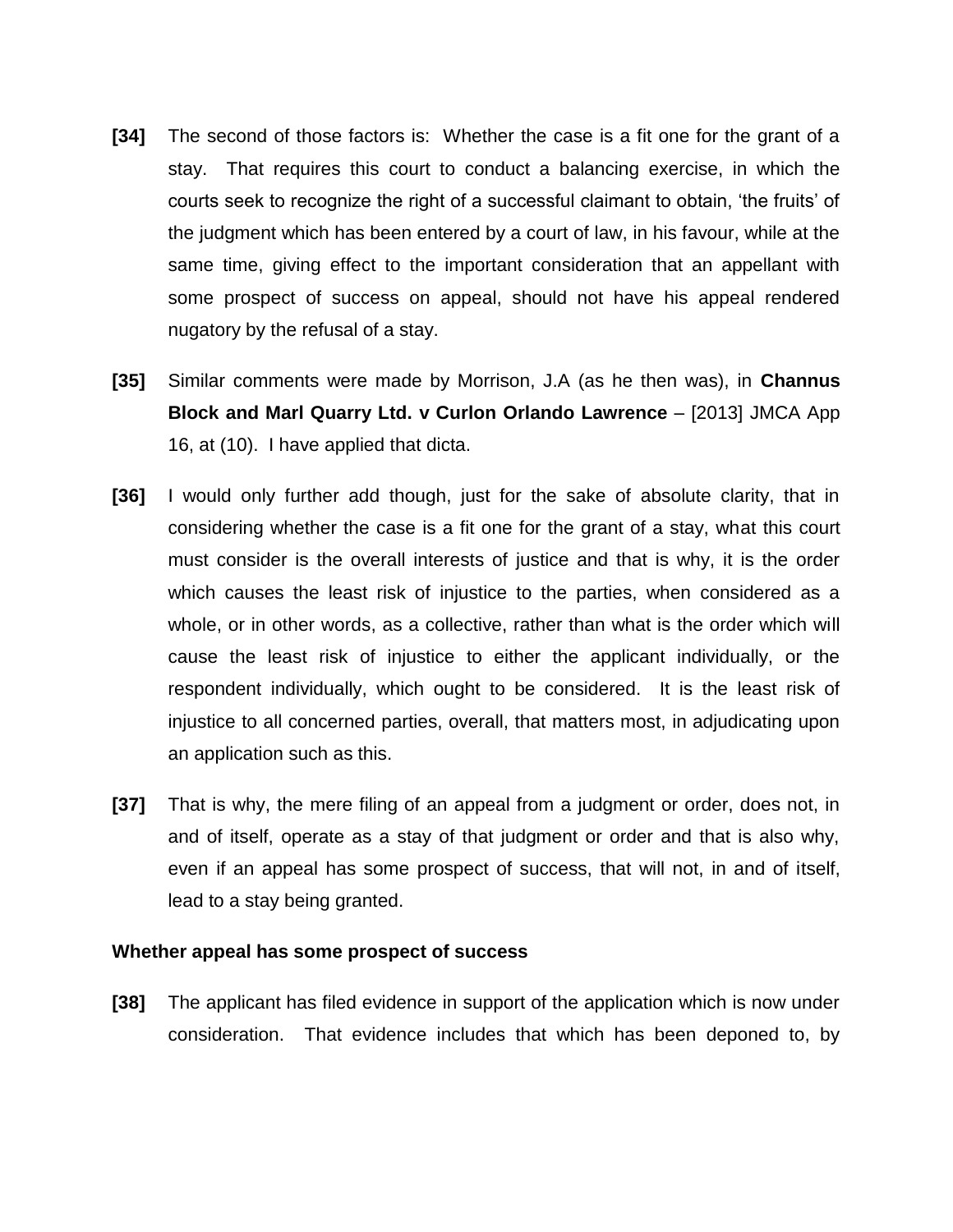attorney, Mr. Gilroy English, who, it will be recalled, held brief for the applicant's attorney – Karen Russell, at the trial.

- **[39]** In that affidavit of his, he has in large measure correctly set out most of what transpired at trial. As aforementioned, this claim was undefended and thus, the evidence led in support of this claim, was unchallenged.
- **[40]** Mr. English had applied for an adjournment. This applicant was not present at the scheduled trial. Clearly though, the applicant's counsel – Ms. Russell, was aware of the trial date. Exhibit 'J.S.7' attached to the affidavit of Jason Smith – which is being relied on, in response to the application, reflects that she was so aware. Furthermore, in so far as she asked counsel to hold brief on her behalf, that in and of itself, makes apparent, her awareness of that court date, which was a trial date.
- **[41]** Trial dates, in reality, ought only to be adjourned in the rarest of circumstances and certainly not simply because counsel is not in attendance at the trial hearing. In any event, attorneys who hold brief, are expected to be in a proper position to take the place of the counsel on whose behalf, that brief is being held.
- **[42]** Counsel cannot agree on the adjournment of trial dates. See: **Rule 27.11 (1), (2) and (5) of the C.P.R** in that regard. Suffice it to state also, that with there having been no defence filed to the claim, it would have been unfair and unjust to the claimant, to have adjourned the trial, so as to have thereby, afforded to the defendant, the opportunity to regularize his defence, if he could have. Parties and their counsel, must always remember and know, that this court is possessed of limited resources, both human and otherwise and like it or not, frequent and unjustifiable adjournments are the bane of the justice system.
- **[43]** If it is counsel's fault or failures that results in litigants' failures to comply with court rules and timelines, it will generally be open to those litigants to pursue appropriate reliefs in the appropriate fora, as against those attorneys. Such fault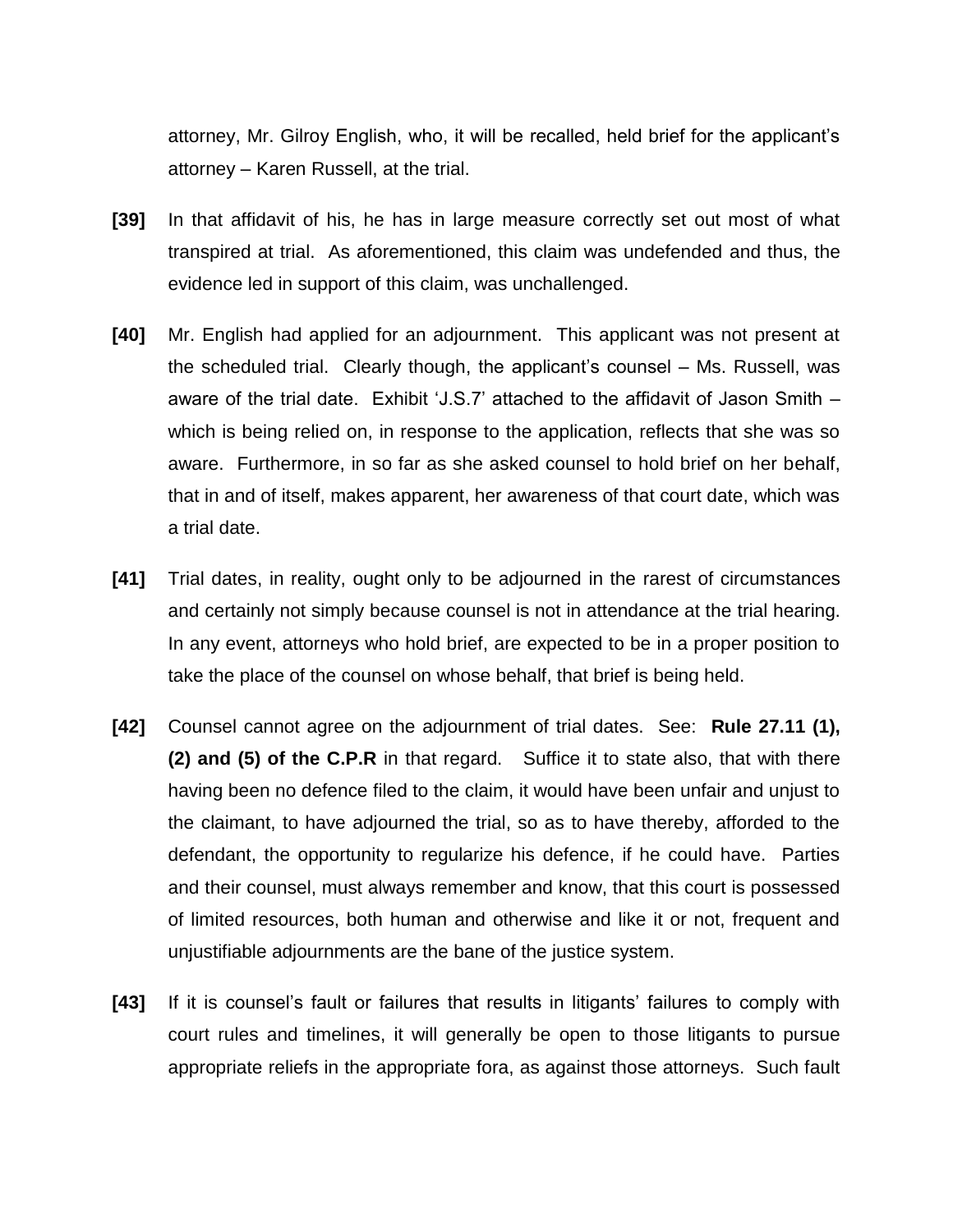or failures on the part of counsel, cannot, other than in the rarest of circumstances, properly be utilized as a good excuse for the failure to comply with requisite court timelines and schedules. If it were otherwise, one could simply avoid complying with the applicable timelines and schedules, by blaming one's neglect to do so, on one's attorney(s)-at-law.

- **[44]** Court timelines and schedules set in each and every case before this court, do not only impact on those cases in respect of which, same have been set. They impact also, on other pending cases and even cases that have not yet come before the court for hearing. That must be so, since the court has finite resources and as such, how long each case before the court takes to be resolved, in accordance with the applicable timelines and schedules, will impact how long it takes before another pending claim, or even a claim, potential claim can even come before this court upon a first hearing, or case management conference, much less, actually be tried and/or concluded, if that claim is pursued.
- **[45] Rule 10.2 of the C.P.R** requires that a defendant who wishes to defend a claim, must file a defence, or alternatively, an affidavit in answer, if, as it was in this case, the Fixe Date Claim Form is when filed, supported by affidavit which sets out the claimant's Particulars of Claim. That defence ought to be filed within 28 days of service, in Fixed Date Claim Form proceedings.
- **[46]** Counsel for the applicant, has, for present purposes, submitted that the defendant's affidavit which was filed on June 26, 2015 should have been treated with, at trial, as constituting the defendant's defence. That affidavit though, was filed and headed as: *'Affidavit of Kenneth Boswell in support of Notice of Application for interim injunction.'* Kenneth Boswell did not apply for any interim injunctive relief. On the other hand, the claimant, who is now the respondent to the application which is presently under consideration, did. Not only did the respondent/claimant so apply, the respondent/claimant had in fact, obtained that order, on May 15 and that order was later, extended, until the determination of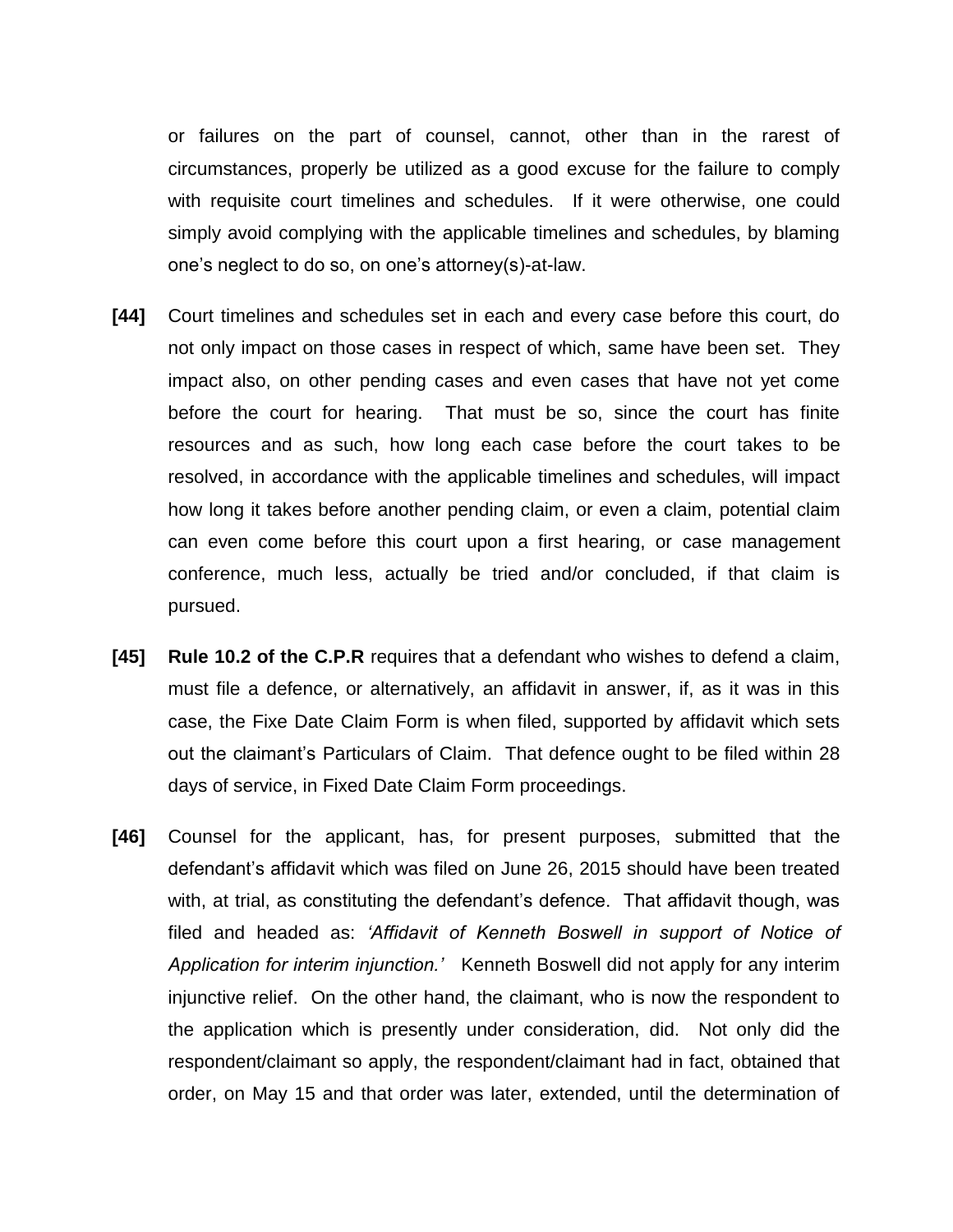this matter, or until further order of this Honourable Court. That latter-mentioned order was made by Mr. Justice G. Brown on June 26, 2015.

- **[47]** This court could not, acting on its own accord, have treated with that affidavit as constituting the defendant's defence. Rightly so, since nothing such occurred during the trial, there was no evidence placed before this court for present purposes, as would even remotely serve to inferentially suggest, that any time during the trial, counsel who was holding brief, had requested that this court treat with that affidavit which had been deponed to, by the applicant/defendant, as constituting his defence to this claim. Instead, what that evidence clearly states, is that '*on being advised that there was no defence filed I again requested that an adjournment be granted to allow for the defendant through his counsel to address any anomalies and to make the necessary applications for extension of time to file Acknowledgment of Service, defence and/or Application for Relief from Sanction …'* (para. 9 of affidavit of Gilroy English)
- **[48]** I do wish though, to make one small correction to the facts surrounding the trial hearing, as deponed to, by Mr. English. Para. 9 ends with the words, which immediately follow, after the words quoted immediately above – '*Mr. Justice Anderson reminded me that such applications when made were not a matter of course.*' What in fact happened though, was that I had then reminded Mr. English, that such applications, when made, were not *granted*, as a matter of course. I take it that said small omission was merely a matter of a small oversight and nothing more.
- **[49]** Mr. English has stated that he was not permitted to cross-examine the claimant's witnesses, namely: Jason Smith and Dunstan Simmonds, both of whom had provided affidavit evidence to this court, in support of the claimant's claim.
- **[50]** Suffice it to state that Mr. English was not permitted to do so, because there existed no defence. If the defendant could not defend the claim, since he had filed no defence, how then could he properly have been permitted to cross-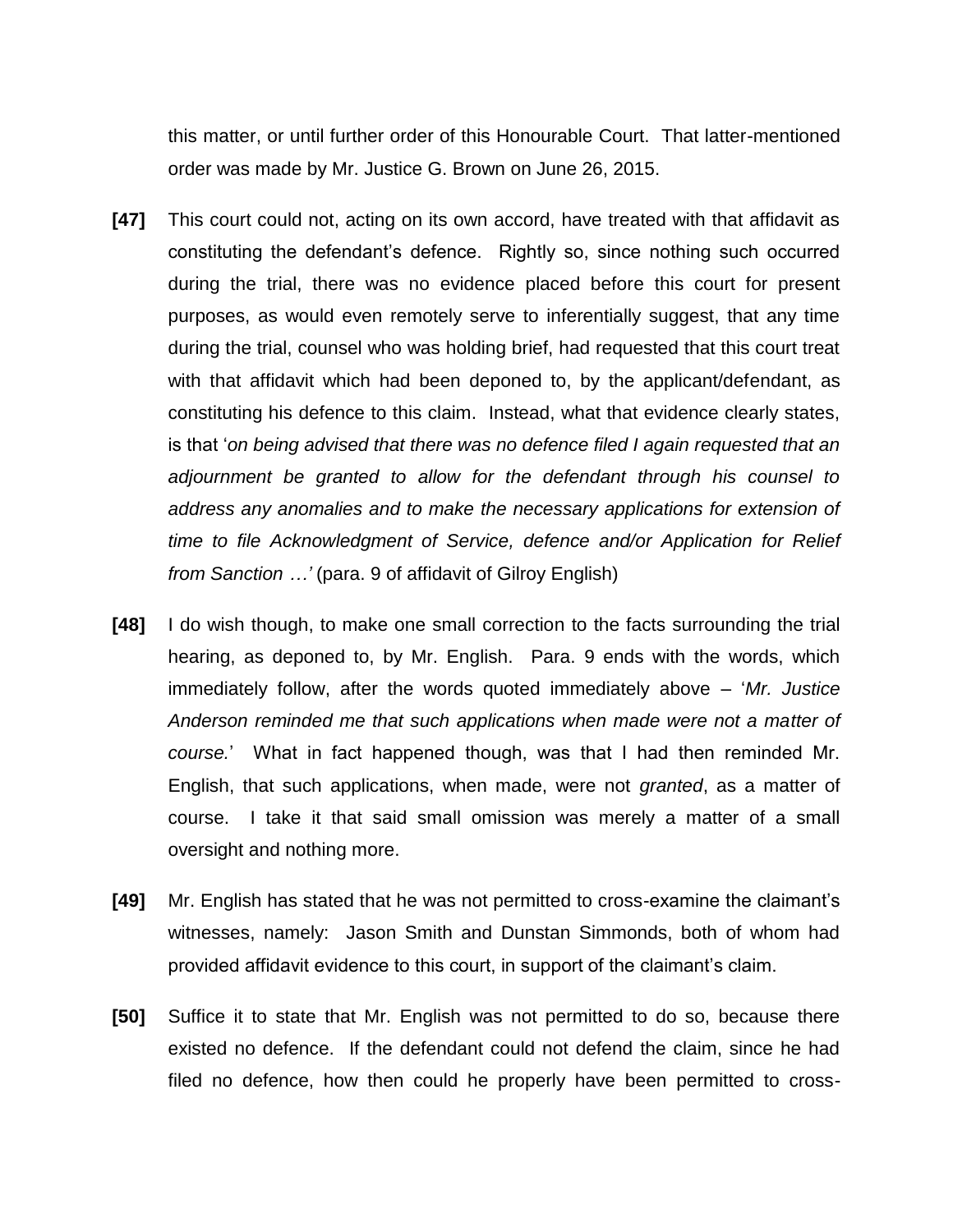examine, through an attorney, the claimant's witnesses? Surely, crossexamination of an opposing party's witnesses, can only properly arise, in circumstances, wherein one wishes to be heard, in pursuit of one's defence, in a Fixed Date Claim Form proceeding.

- **[51]** The affiants did not need to give further sworn evidence at the trial. They had already, by means of their respective affidavits, provided sworn evidence to the trial court. Thus, it is surprising that counsel - Mr. English felt it necessary to state, as he did, in para. 12 of his affidavit, that, 'neither of the affiants took the witness box.'
- **[52]** All in all therefore, at least from a procedural standpoint, I am strongly of the view that the court's trial procedure and refusal of the adjournment cannot have any possibility of success, on appeal.
- **[53]** Several grounds of appeal been set out in a draft notice of appeal that draft notice of appeal does not appear to have been appended to any affidavit evidence being relied on by the applicant for the purposes of their present proposed application. In the event that I am wrong about that, I will have consider same, anyway. Those grounds need not all be set out within these written reasons. Suffice it to state that they are labelled as  $(a) - (i)$  and grounds (b) – (i), relate, in summary, to procedural grounds primarily surrounding this court and me, as trial judge, having treated with this claim as it did, procedurally, on November 3, 2016, particularly in so far as this court had proceeded with the trial on that date, rather than having granted an adjournment, as had been requested.
- **[54]** It is my conclusion that none of those proposed grounds have even as much as a remote prospect of success. It must never be forgotten that to the extent that this court exercised its discretion in proceeding with the trial and refusing the requested adjournment which was, at the time, opposed by the claimant's counsel – Mr. Hanson, a Court of Appeal will only interfere with the exercise of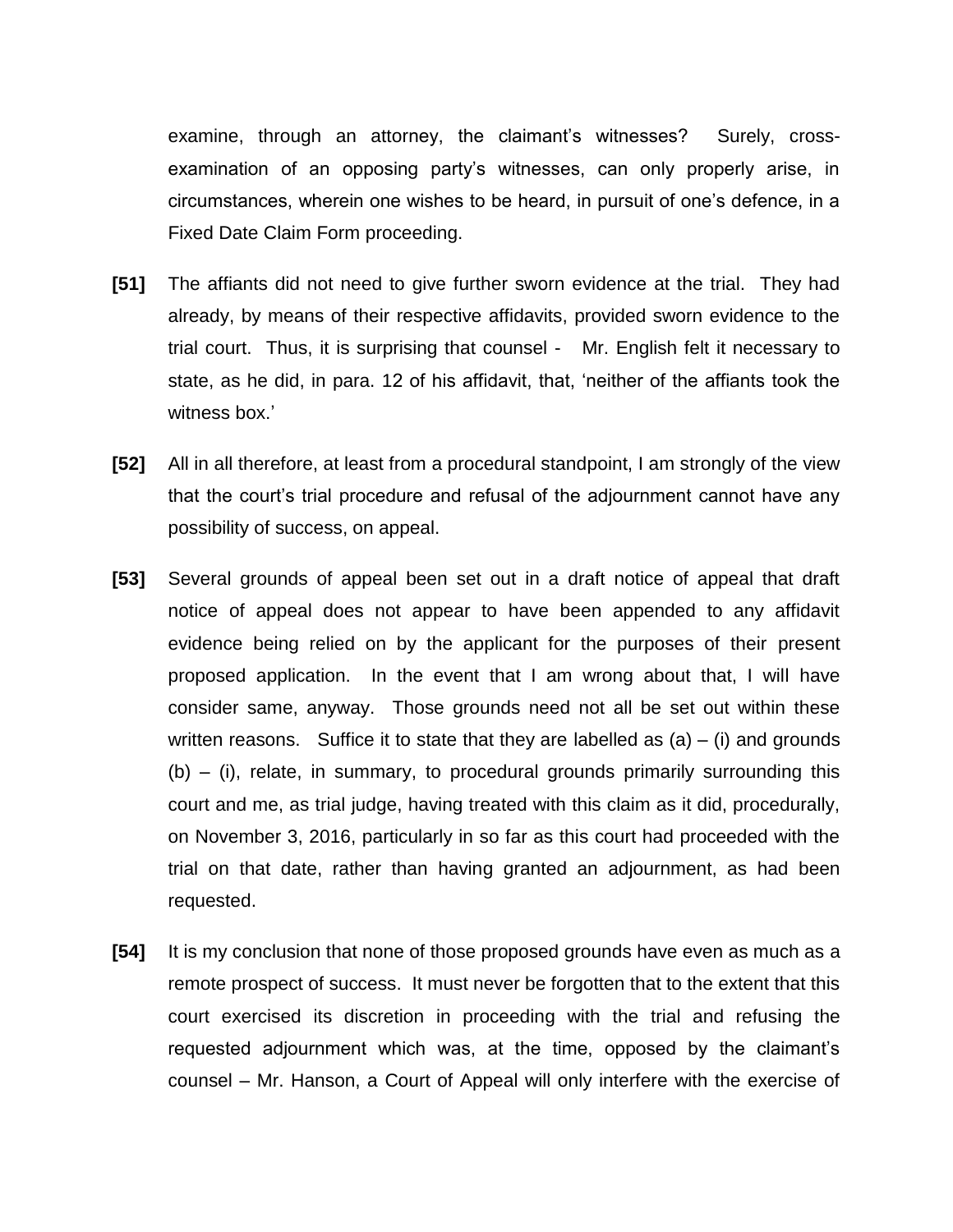that discretion, if such exercise was plainly wrong. The applicant has wholly failed to satisfy this court, for present purposes that there even exists the remotest prospect that the Court of Appeal may very well, so conclude. On the basis of those grounds of appeal therefore, the applicant's appeal appears to me, to have absolutely no prospect of success. All of the reasons as set out by me above, to my mind, makes that clear.

- **[55]** There is though, one other proposed ground of appeal. That is stated as follows: *'The learned Judge in arriving at his decision did not consider or take judicial notice all the relevant facts and evidence from the pleadings or material placed before him.'*
- **[56]** The evidence that was considered by this court, at trial, was the evidence of Messrs Jason Smith and Dunstan Simmonds. That was the extent of the claimant's evidence led in support of their claim. There was no other evidence to be considered, as the claim was an undefended one.
- **[57]** That unchallenged evidence was given based on first hand knowledge and not hearsay as was submitted in oral submissions made before me, by counsel for the applicant, in specific reference to the evidence of Jason Smith.
- **[58]** Said evidence made it clear, on a balance of probabilities, that the claimant has been in occupation of Lots 150A and 151A, being part of the land contained in duplicate certificate of title with Volume 972, Folio 488 of the Register Book of Titles.
- **[59]** The defendant is the registered proprietor of lands contained in duplicate of title bearing Volume 972, Folio 488 of the Register Book of Titles and he became the registered proprietor thereof, on May 9, 2006.
- **[60]** In 1981, the claimant purchased lands at Spring Valley, registered at Volume 1154, Folio 846 of the Register Book of Titles, which was comprised of 190 acres.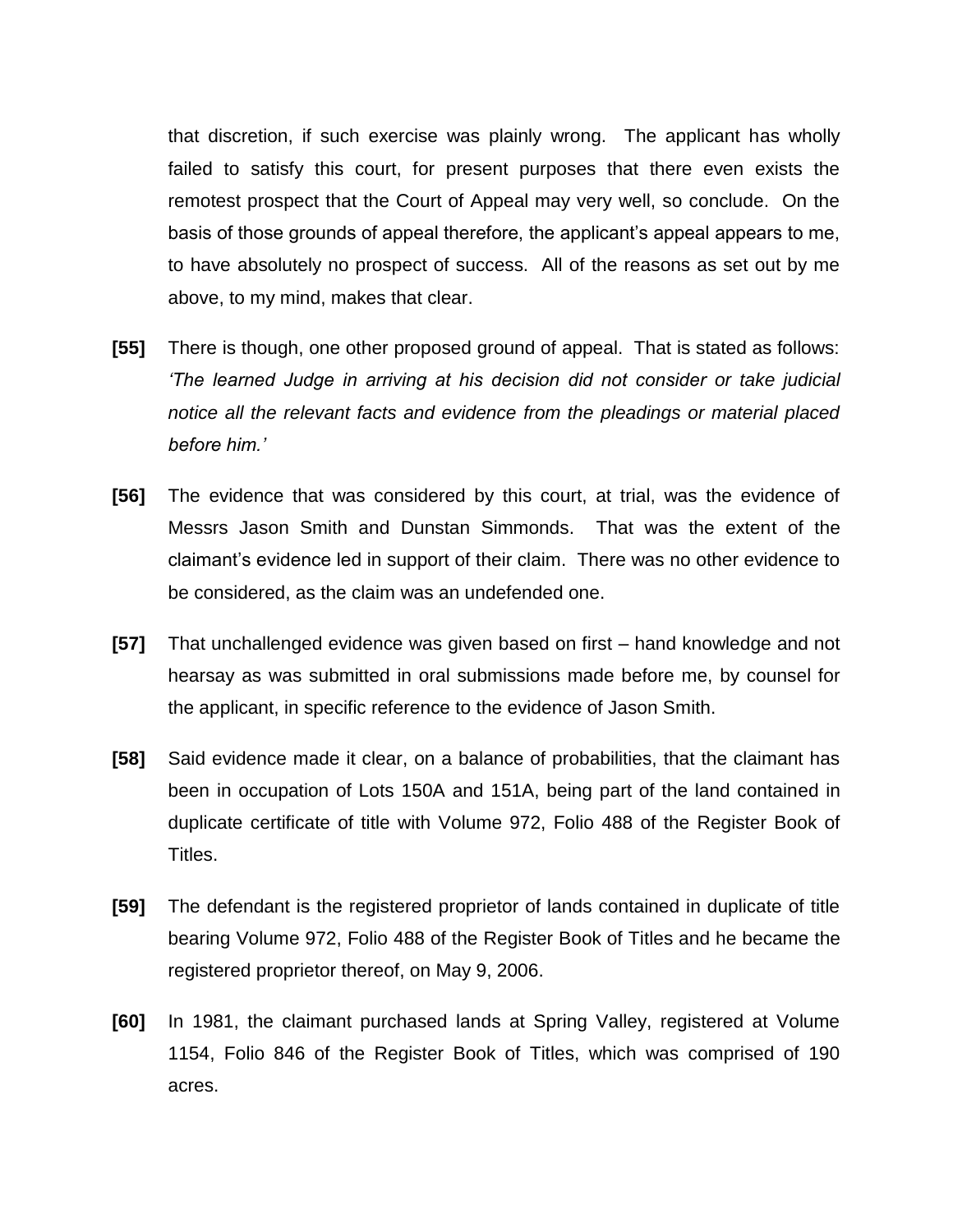- **[61]** The claimant proceeded to construct a building, using concrete and steel and with a concrete foundation on the lands which they had, by then obtained subdivision approval for. That sub-division approval had, within its parameters, delineated Lots 150A and 151A.
- **[62]** Lots 150A and 151A though, actually are part of parcel of the land contained in the duplicate certificate of title registered at Volume 972 Folio 488 of the Register Book of Titles. Part of the building constructed by the claimant on those lots was constructed on land registered at Volume 972, Folio 488 of the Register Book of Titles.
- **[63]** In addition, the claimant also constructed the entrance and the road leading to their Spring Valley development – as they have termed it, via the affidavit evidence of one of their company directors – the deponent – Mr. Jason Smith. That entrance and road, were constructed on part of Lots 150A and 151A and also, on part of the land which the defendant has, since May 9, 2006, held registered title, for.
- **[64]** The said road and entrance were constructed in or around 1983, whilst the office building was completed in or about 1986.
- **[65]** Long after the construction of the road and entrance to the Spring Valley development in 1983 and also, for long after the completion of the office building in 1986, the claimant had has, continuous, open and undisturbed occupation of that portion of Lots 150A and 151A, which form part and parcel of the land registered at Volume 972, Folio 488 of the Register Book of Titles. When the office was built in 1986, it was walled around, with a concrete wall and a gate was constructed which has operated as an entrance to the property at Lot 151A. The office building was continuously used by the claimant, up until about June, 2010, when the claimant's former managing director died, at which time, it briefly had remained closed and thus, unoccupied with any physical presence.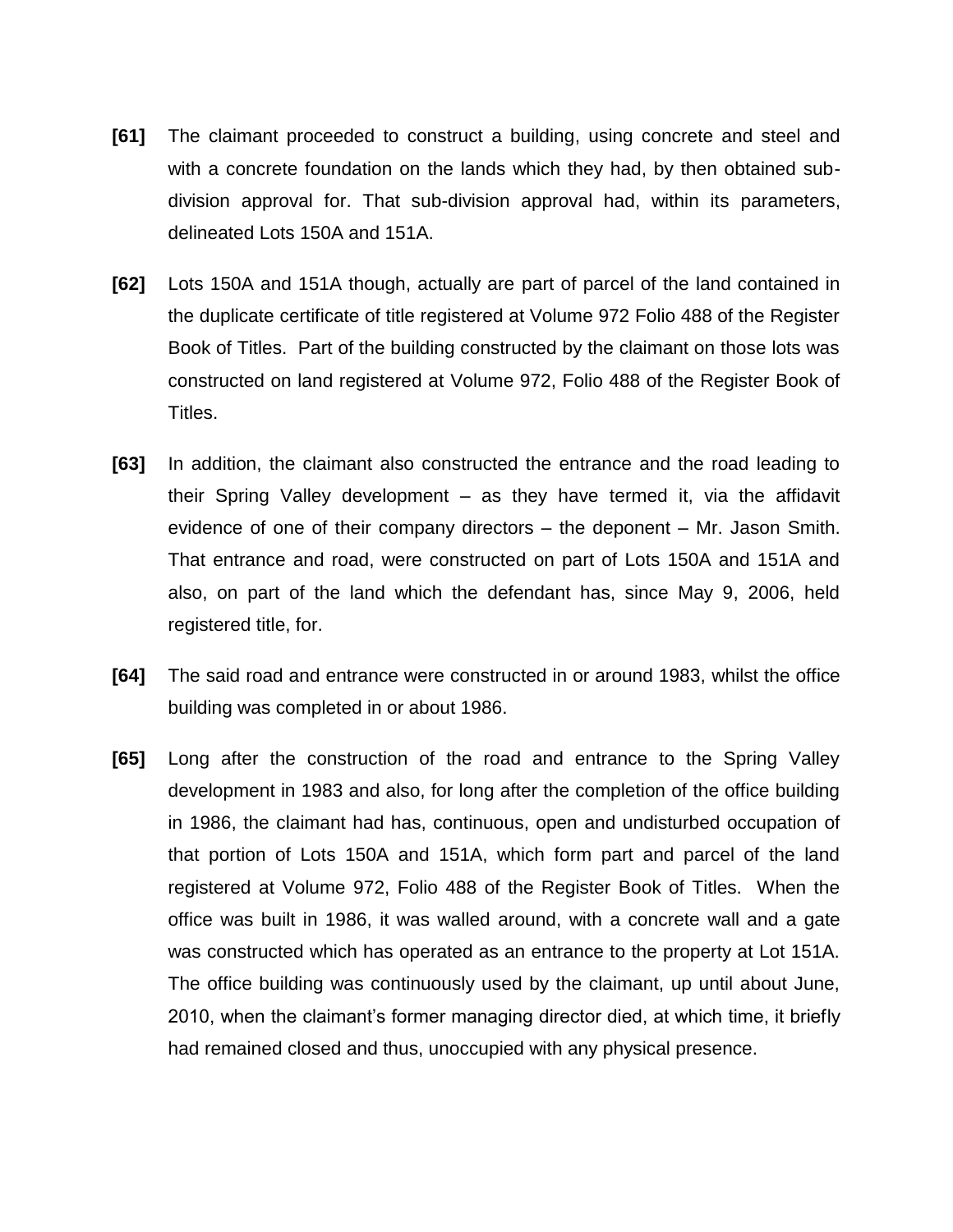- **[66]** It was not until about 2014 that the claimant became aware that the property on which the office building had been constructed, was comprised of four (4) parcels of land – two (2) registered and two (2) unregistered.
- **[67]** Upon having been made aware that the parcels of land on which the office building was built and which had been fenced and operated by the claimant since, at the latest – 1986 – when the office building commenced usage and that the access road to the office building was not registered in the name of the claimant, even though same is part of the sub-division approval which the claimant obtained, Mr. Smith instructed his attorneys to have duplicate certificates of title issues in the claimant's name.
- **[68]** As things have evolved though, it will be recalled that the defendant became the registered title holder to part of Lots 150A and 151A, via the title bearing the designation: Volume 972, Folio 488, as of May 9, 2006.
- **[69]** By the time though, when the defendant became the registered title holder thereof, that title had already been partially extinguished, at least in so far as the portion of Lots 150A and 151A, which the claimant had, for over 12 years, enjoyed continuous and undisturbed occupation of, is concerned. That portion of that land which now comprises the defendant's title, would have, in respect of the title thereto, been extinguished from as at 1998 – the latest.
- **[70]** In that regard, see the following cases: **Chisholm v. Hall** [1959] AC 719 and **Recreational Holdings (Jamaica) Ltd. v Lazarus** – [2016] UK PC 22 (Privy Council).
- **[71]** In respect of the present claim, the claimant's evidence relied on, in support, clearly shows the requisite possession of the disputed land, for the requisite time period and the requisite intention, on the part of the claimant, to possess the said land. See: **Thomas and Donald Broadie v Derrick Allen** – Resident